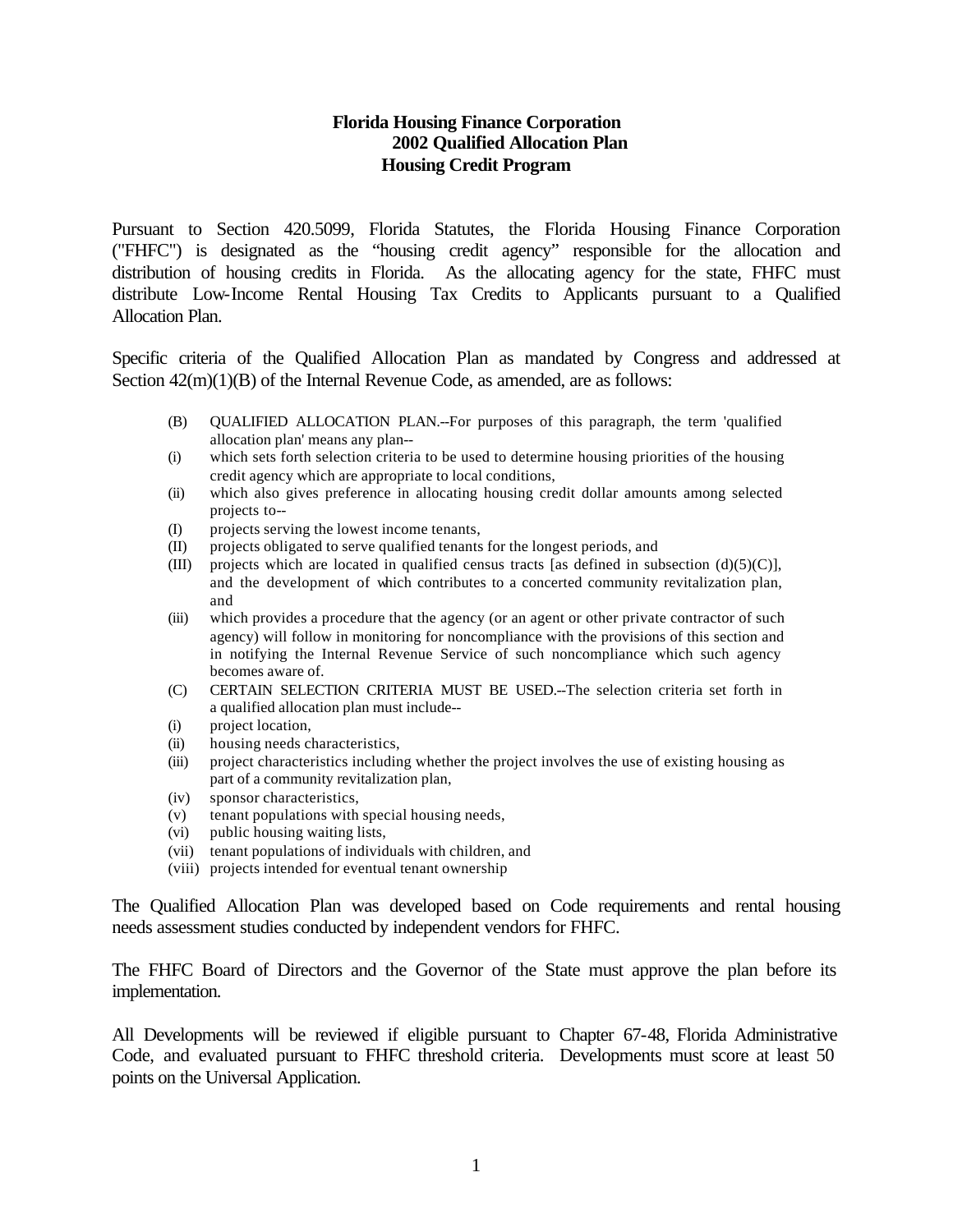Prior to the issuance of a housing credit allocation, a Development must be underwritten in accordance with Rule 67-48.026, F.A.C. in order to determine the Development's feasibility, ability to proceed and the appropriate housing credit amount, if any. FHFC shall issue housing credits in an amount no greater than the amount needed for the financial feasibility and viability of a Development throughout the credit period. The issuance of housing credits or the determination of any allocation amount in no way represents or purports to warrant the feasibility or viability of the Development by FHFC.

All capitalized terms not otherwise defined herein have the meanings set forth in Chapter 67-48, Florida Administrative Code.

The 2002 Housing Credit Allocation Authority will be awarded in accordance with the Universal Application Package and as follows:

1. Three hundred thousand dollars (\$300,000) in housing credits will be set-aside for those Applicants that meet all of the following criteria: (1) qualify for points for having a Development that will be funded by the U.S. Department of Agriculture Rural Development (USDA RD) 515 or 514/516 Program(s); (2) meet the Application's threshold requirements; (3) receive a score of not less than 64 points for the proposed Development's Application and; (4) provide evidence to Florida Housing by October 1, 2002 of funding from U.S. Department of Agriculture Rural Development (USDA RD) programs RD 515, RD 514 and/or RD 516.

a. Applicants that choose to compete within the RD Development Set-Aside will, to the extent not fully or partially funded in such Set-Aside, also be eligible to compete within the Geographic Set-Aside within which the Development is located (in the event of competition within the Geographic Set-Aside, a RD 514/516 Applicant shall be counted as a Farmworker/Commercial Fishing Worker Development).

b. Any Applicant partially funded under the RD Development Set-Aside shall receive a Binding Commitment to fund the balance of the amount of credits determined as needed, subject to the provisions of Section 12 hereof.

c. Any remaining credits not designated for Developments within this Set-Aside will be distributed in accordance with Section 5 of this QAP.

2. FHFC will endeavor to allocate credits to not less than 180 set-aside units and if more than one Florida Keys Area Applicant is chosen for tentative funding, not more than 270 setaside units to those Applicants that meet the following criteria: (1) qualify for points for having a proposed Development that will be located in the Florida Keys Area; (2) meet the Application's threshold requirements; and (3) receive a score of not less than 64 points for the proposed Development's Application.

Applicants that choose to compete as a Florida Keys Area Development will, to the extent not fully funded as a Florida Keys Area Development, also be able to compete within the Small County Geographic Set-Aside.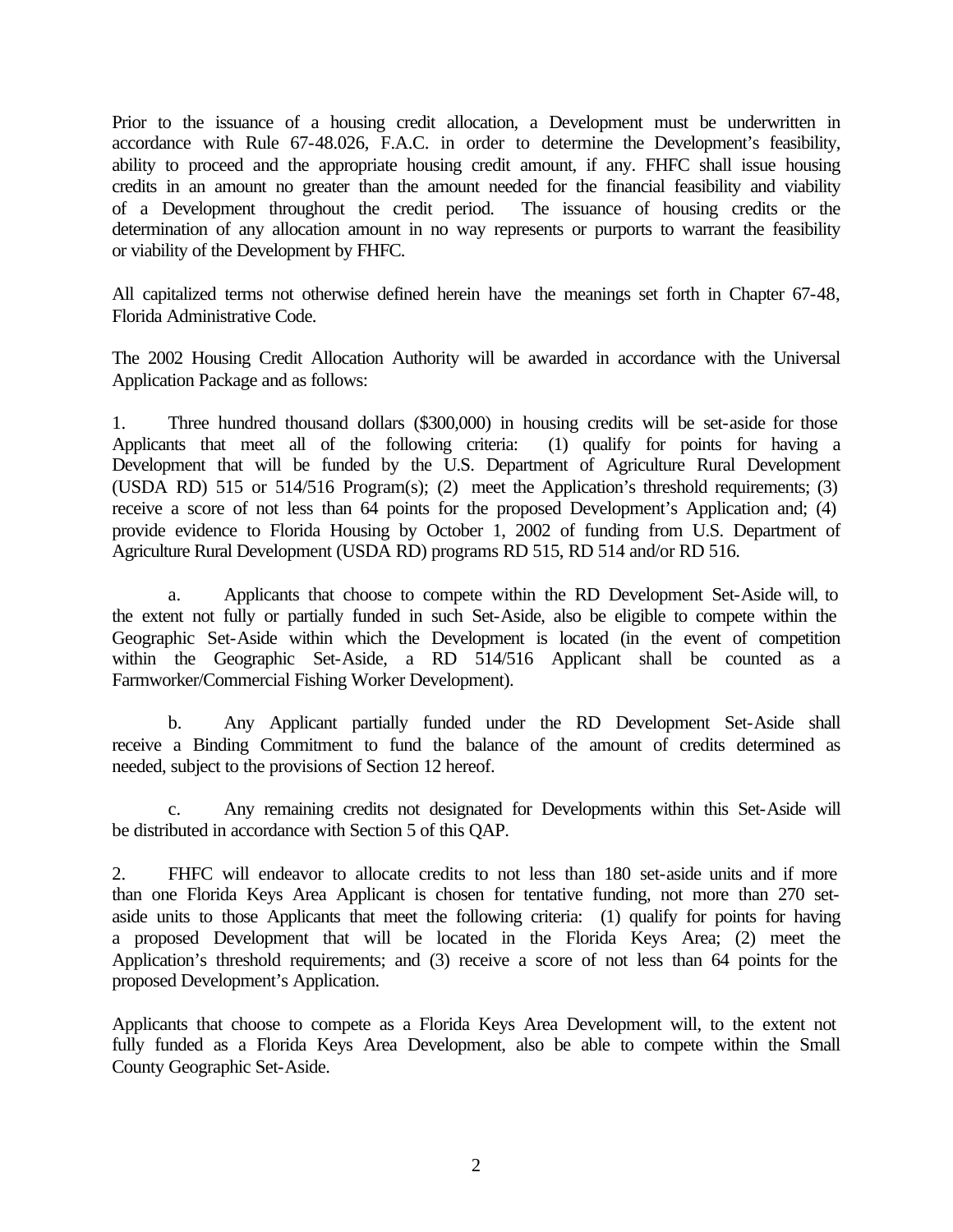3. Three million dollars (\$3,000,000) in housing credits will be set-aside for those Applicants that meet all of the following criteria: (1) have qualified for points as a Front Porch Florida Community Development; (2) meet the Application's threshold requirements; and (3) receive a score of not less than 64 points for the proposed Development's Application.

a. Applicants that meet the above criteria and choose to compete as a Front Porch Florida Community Applicant will first compete within this Front Porch Florida Community Set-Aside and, to the extent not fully or partially funded, may also compete within the Geographic Set-Aside within which such Development is located (in the event of competition within the Geographic Set-Aside, such Front Porch Florida Community Applicant shall continue to be counted as an Urban In-Fill Development).

b. Any Applicant partially funded under this Set-Aside shall receive a Binding Commitment to fund the balance of the amount of credits determined as needed, subject to the provisions of Section 12 hereof.

c. Any remaining credits not designated for Developments in this Set-Aside, in accordance with the preceding established procedure, will be distributed in accordance with Section 5 of this QAP.

4. The geographic distribution is based on the most recent statewide market study:

| <b>Large County Allocation Authority:</b>  | 59% |
|--------------------------------------------|-----|
| <b>Medium County Allocation Authority:</b> | 31% |
| <b>Small County Allocation Authority:</b>  | 10% |

5. FHFC will make a determination on the FHFC working day immediately following the date FHFC's Board takes action on informal appeals which RD Development and Front Porch Florida Community Development Applicants will be tentatively allocated housing credits. As of this date, any returned housing credits plus the Housing Credit Allocation Authority received based on the per capita calculation plus any housing credits received from the National Pool, less any amount obligated to be allocated pursuant to existing Binding Commitments, less the amount of housing credits tentatively allocated to those Applicants in the RD Development Special Set-Aside, less the amount of housing tentatively allocated to those Applicants in the Front Porch Florida Community Development Special Set-Aside and less the amount of housing credits tentatively allocated to those in the SAIL Special Set-Asides (Homeless, Farmworker/Commercial Fishing Worker, and Elderly), will be allocated pursuant to the setasides described in Section 4 above and subject to Sections 6 and 7 below. If after final rankings, any Geographic Set-Aside category (small, medium, or large) fails to utilize its entire allocation amount, the remaining housing credits will be awarded in accordance with Section 8 of this QAP.

6. Following Board action on informal appeals, FHFC will endeavor to allocate not less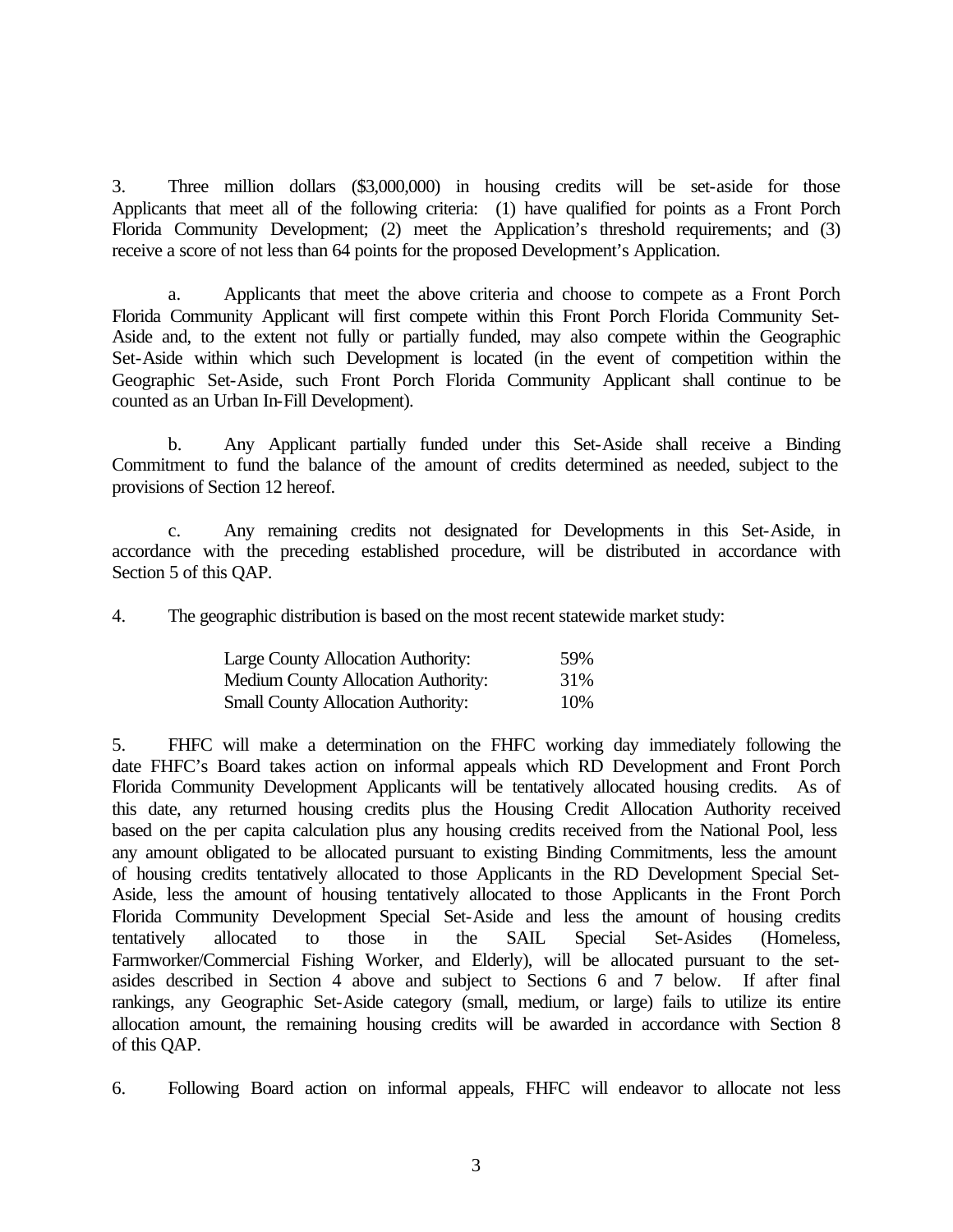than 12% of the 2002 Allocation Authority amount (per capita allocation plus returned housing credits plus any National Pool housing credits received) as of the date of the FHFC working day immediately following the date of the Board action on informal appeal scoring for Developments with Applicants qualified as Non-Profit pursuant to Rule 67-48.002(83), F.A.C. whose Applications have met threshold requirements. FHFC is required by Section 42, IRC to allocate not less than 10% of its Allocation Authority to qualified Non-Profits. FHFC has determined that an initial allocation of 12% to qualified Non-Profits will help ensure that the 10% requirement will be met in the event that all Developments included in the initial 12% do not receive an allocation. FHFC will endeavor to accomplish this goal by following the procedures stated in the Ranking and Selection Criteria section of the Universal Application Package Instructions.

a. When a Non-Profit Applicant is to receive a Binding Commitment for credits from future Allocation Authority, FHFC shall only include the 2002 credits actually allocated, and not the amount of the Binding Commitment, to determine compliance with the 12% goal. FHFC shall include in such 12% calculation any 2002 credits allocated or to be allocated pursuant to a Binding Commitment from a previous cycle.

b. No more than 90 percent of the Allocation Authority as of October 1, 2002, including any housing credits received from the 2002 National Pool before or after this date and including any returned credits after this date, will be allocated to Applicants which do not qualify as Non-Profit Applicants.

c. If it is determined between September 30, 2002 and December 15, 2002 that less than 10% of the Allocation Authority as of October 1, 2002, including any housing credits received from the 2002 National Pool before or after this date, will be tentatively allocated to Non-Profit Applicants because a Non-Profit Applicant previously considered for funding is no longer considered or because additional allocation authority is received, Non-Profit Applicants meeting threshold will, in the order of their score, be invited into credit underwriting to the extent that the request amount of the last Non-Profit Applicant invited into credit underwriting takes the amount to be tentatively allocated to Non-Profit Applicants over the higher of the amount needed to meet the 10% minimum or the total request amounts of Non-Profit Applicants no longer considered for funding. In this event, the last Non-Profit Applicant invited into credit underwriting would only receive a 2002 credit allocation for the higher of the two amounts previously stated and a Binding Commitment for the remaining amount as determined by FHFC's credit underwriter and approved by the FHFC. The provisions of this paragraph shall take precedence over the provisions of Section 12 of the QAP.

d. After the 12% goal has been realized, remaining Applications from Non-Profit Applicants shall compete with all other Applications in the HC Program for remaining Allocation Authority.

7. FHFC's goal is to have a diversified rental housing portfolio. Therefore, its targeting goal is to allocate credits, regardless of Geographic Set-Aside and to the extent such targeting goals can be met in accordance with these procedures, to: a minimum of three Elderly Developments, one Farmworker/Commercial Fishing Worker Development in addition to any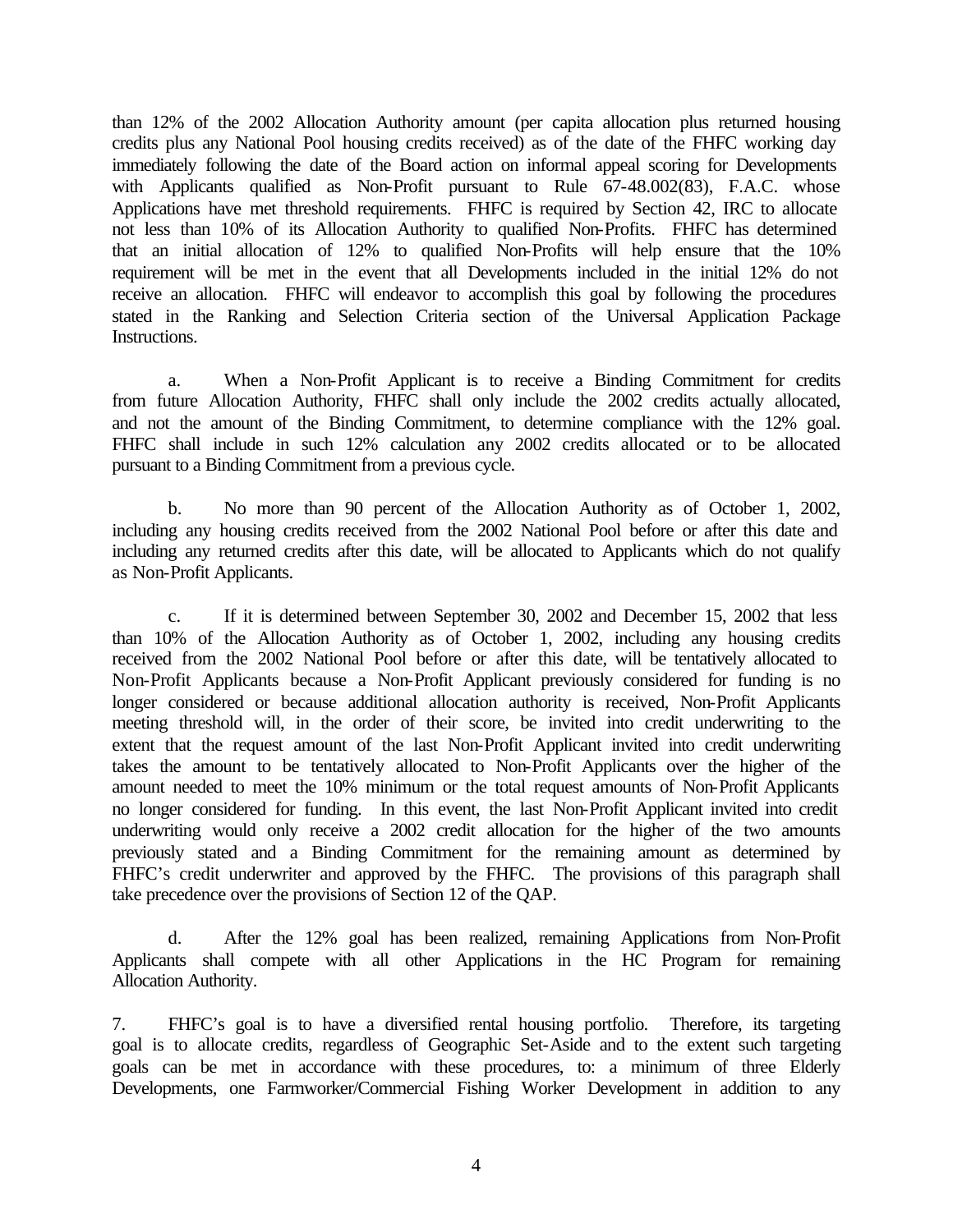USDA RD 514/516 Developments funded under the RD Development Set-Aside, one Urban In-Fill Development in which at least 75% of the set-aside units are located in one or more new construction High Rise buildings (7 stories or higher) (a "UI High Rise"), and two additional Urban In-Fill Developments. Developments will be classified as Elderly, Farmworker/Fishing Worker, and Urban In-Fill only to the extent so designated within the Universal Application Package. Developments funded within the Front Porch Florida Community Set-Aside, as stated in Section 3 above, will count toward meeting the goal of funding Urban In-Fill Developments. A Front Porch Florida Community Development in which at least 75% of the set-aside units are located in one or more new construction High Rise buildings 7 stories or higher will meet the requirement of funding at least one UI new construction High Rise. Developments which intend to qualify as a UI new construction High Rise must also designate a High Rise design within the Universal Application Package. In the event the total amount of Competitive HC tentatively allocated to Applications other than Elderly in the Special-Set-Asides plus the total amount of Competitive HC tentatively allocated to the first two Elderly Developments in or not in the SAIL Special Set-Aside, and if 60% of the third Elderly Development's Competitive HC request amount is greater than 50% of the Competitive housing credits available for those applying for Competitive HC using the Universal Application cycle, then the Competitive HC Elderly Development goal will be two Elderly Developments and no special consideration will be given to funding a third Elderly Development. In the event a third Elderly Development is selected for a tentative allocation of Competitive HC to meet the Competitive HC goal, the Applicant will receive a tentative allocation of Competitive HC in an amount such that, when adding that tentative allocation amount to the total amount of Competitive HC tentatively allocated to Applications other than Elderly in the Special-Set-Asides together with the total amount of Competitive HC tentatively allocated to the first two Elderly Developments in or not in the SAIL Special Set-Aside, the total does not exceed 50% of the Competitive HC allocation available for Applicants using the Universal Application. In the event that a third Elderly Applicant is selected and receives less than its HC request amount, the Applicant will receive a binding commitment for 2003 Competitive HC if the Applicant is successful in receiving a Carryover Allocation.

The targeting goals will be achieved in accordance with the procedures in the Universal Application Package Instructions.

8. In the event the Board takes action on informal appeal scoring before September 27, 2002, any additional Allocation Authority received by FHFC from the National Pool or returned housing credits between the date of the first FHFC working day following the date the Board took action on informal appeal scoring and October 1, 2002, or any unused Allocation Amount within a Set-Aside as provided in Sections 1, 3 and 5 hereof will be used (a) to fund any Development that has been partially funded (excluding Applicants not funded because their total Allocation request exceeds the permissible Binding Commitment limits set forth in Section 12 hereof) in the following order of Set-Asides: (i) Large County, (ii) Medium County, (iii) Small County, (iv) Front Porch, and (v) Rural Development, and then (b) to fund the next highest scoring Application regardless of Set-Aside until all available housing credits are allocated. If the last remaining Allocation Authority after application of the foregoing is not sufficient to fully fund the next highest scoring Application not previously funded, such Applicant shall be entitled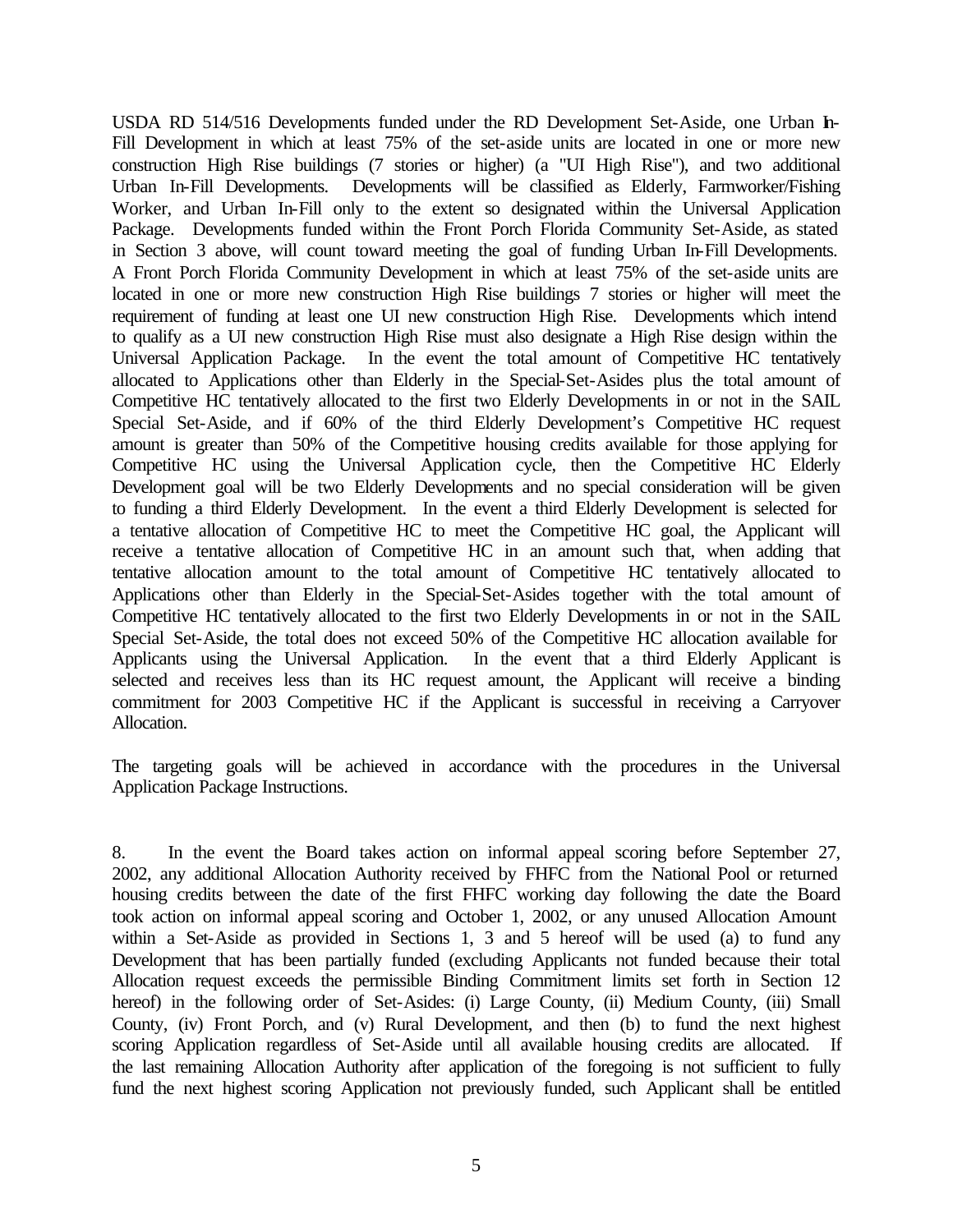to a Binding Commitment for the unfunded balance, without regard to the limitations imposed by Section 12 hereof.

9. Any Allocation Authority received on or after October 1, 2002, or such later date as the Board takes action on informal appeals, including any tentatively funded Applicant withdrawing or otherwise failing to proceed, will be used, subject to the provisions of Section 6(c) hereof, (i) to fully fund any Application that has been partially funded by the method described in Section 8 above and then (ii) applied to the 2003 housing credits cycle; provided, that any such Allocation Authority received which, if after application of (ii) above would cause FHFC to be above the de minimis requirements for use of allocation necessary to participate in the national tax credit pool, shall instead be applied as provided in Section 8 above. No further effort will be made to achieve 2002 targeting goals with any such additional Allocation Authority. If the 10% Non-Profit requirement has been met at the time such additional Allocation Authority is received, no further effort will be made to achieve the Non-Profit goal or adjust any previous adjustment of Applicant rankings necessary to achieve such goal. If any post-September Allocation Authority remains, it shall be treated in accordance with the IRS Stacking Regulations.

10. Any Application receiving a partial allocation will receive a Binding Commitment for the remaining amount as determined by FHFC's underwriter and approved by the FHFC, subject to the provisions of Section 12 hereof.

11. In the event of a federal or state declared disaster, any Allocation Authority not preliminarily allocated, as well as any authority remaining after November 1, 2002, may be diverted to one or more federal or state declared disaster areas.

12. Except as otherwise set forth herein and except for Binding Commitments awarded pursuant to Chapter 67-48.005, F.A.C., no Binding Commitment shall be awarded for an amount in excess of 40% of the Applicant's total allocation request.

13. No adjustments will be made to achieve the Special Set-Asides and HC Competitive Goals stated in the Universal Application Package, if the Executive Director or the Board of Directors determines, based on a negative recommendation from the Credit Underwriter, that an Application chosen for tentative funding, should not receive a credit allocation with the exception of the provisions stated in Section 6.c.

14. Housing credits will be allocated in accordance with the 2001 Qualified Allocation Plan until the 2002 Qualified Allocation Plan becomes effective.

# **I. Selection Criteria**

Upon receipt of a completed Universal Application Package for Housing Credits pursuant to FHFC rule requirements and notification of an open credit allocation cycle, FHFC shall score and rank the Universal Application according to the following required selection criteria and the priorities set forth in II below.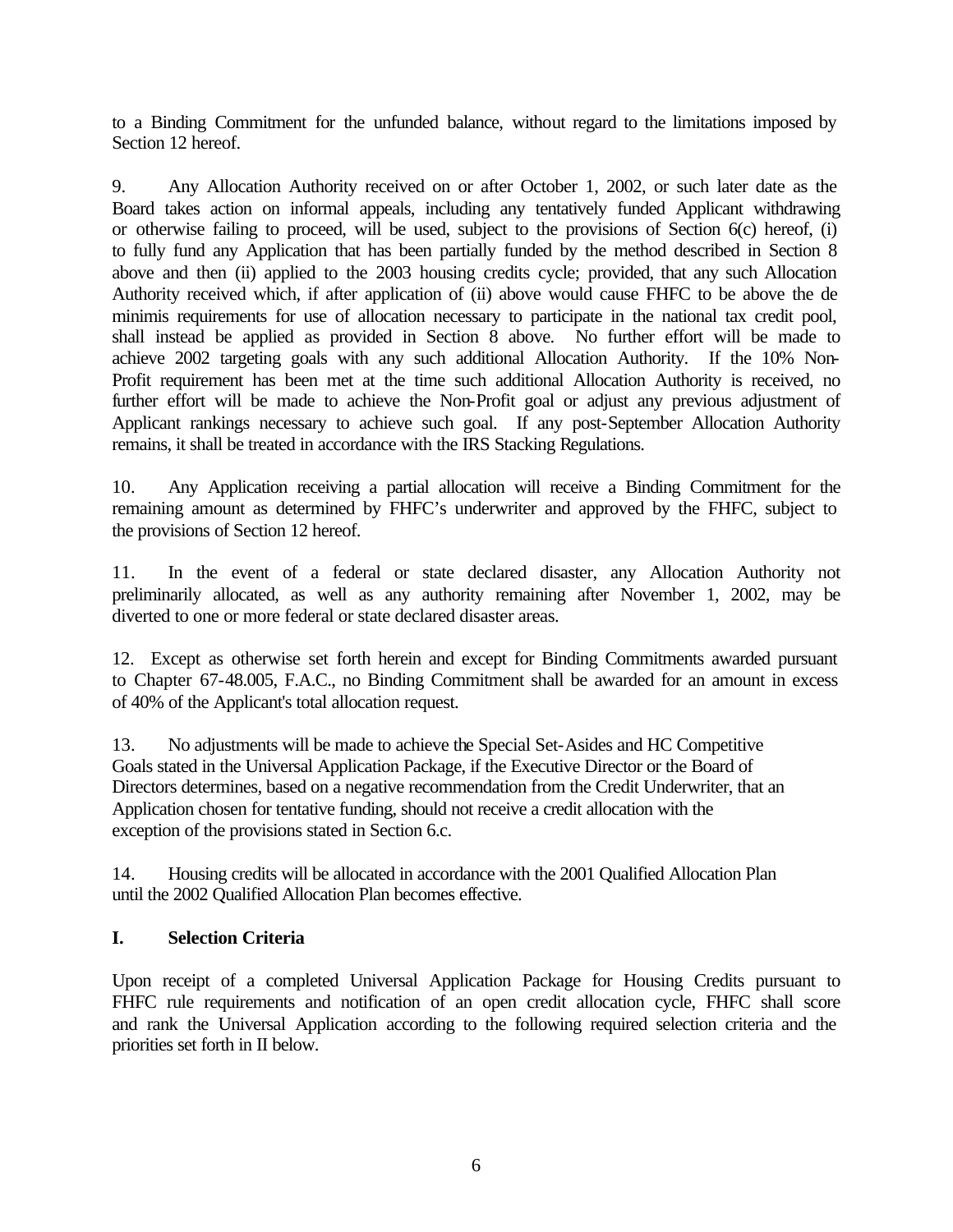#### A. Location

- \* Developments which are located in qualified Urban In-Fill areas will be targeted.
- \* Developments located in the Florida Keys Area will be targeted.
- \* Developments located in Front Porch Florida Communities will be targeted.
- \* Counties within the state are divided into 3 groups according to population and housing needs. The geographic distribution plan is as follows:

| 59% Allocation Authority: | <b>Large Counties</b>  |
|---------------------------|------------------------|
| 31% Allocation Authority: | <b>Medium Counties</b> |
| 10% Allocation Authority: | <b>Small Counties</b>  |

- \* Specific criteria for the Geographic Set-Aside category, the Florida Keys Area, Front Porch Florida Communities, and the Urban In-Fill area targeting category are addressed in the Universal Application which is incorporated by reference in the FHFC rules.
- B. Housing Needs Characteristics:
	- \* Developments which meet state, regional and local housing needs will be targeted.
	- \* Developments which are designed for families and have three or more bedroom type units will be targeted.
	- \* Developments which are designed to attract, serve and keep the Elderly will be targeted.
	- \* Developments which are designed to attract and serve Farmworker/Commercial Fishing Worker families will be targeted.
	- \* Developments which are designed to attract and serve the Homeless will be targeted.
	- \* Developments which are 50 units or less will be targeted.
	- \* An Urban In-Fill Development in which at least 75% of the set-aside units are located in one or more High Rise buildings (7 stories or higher) will be targeted.

These categories are specifically addressed in the Universal Application Package which is incorporated in FHFC rules by reference.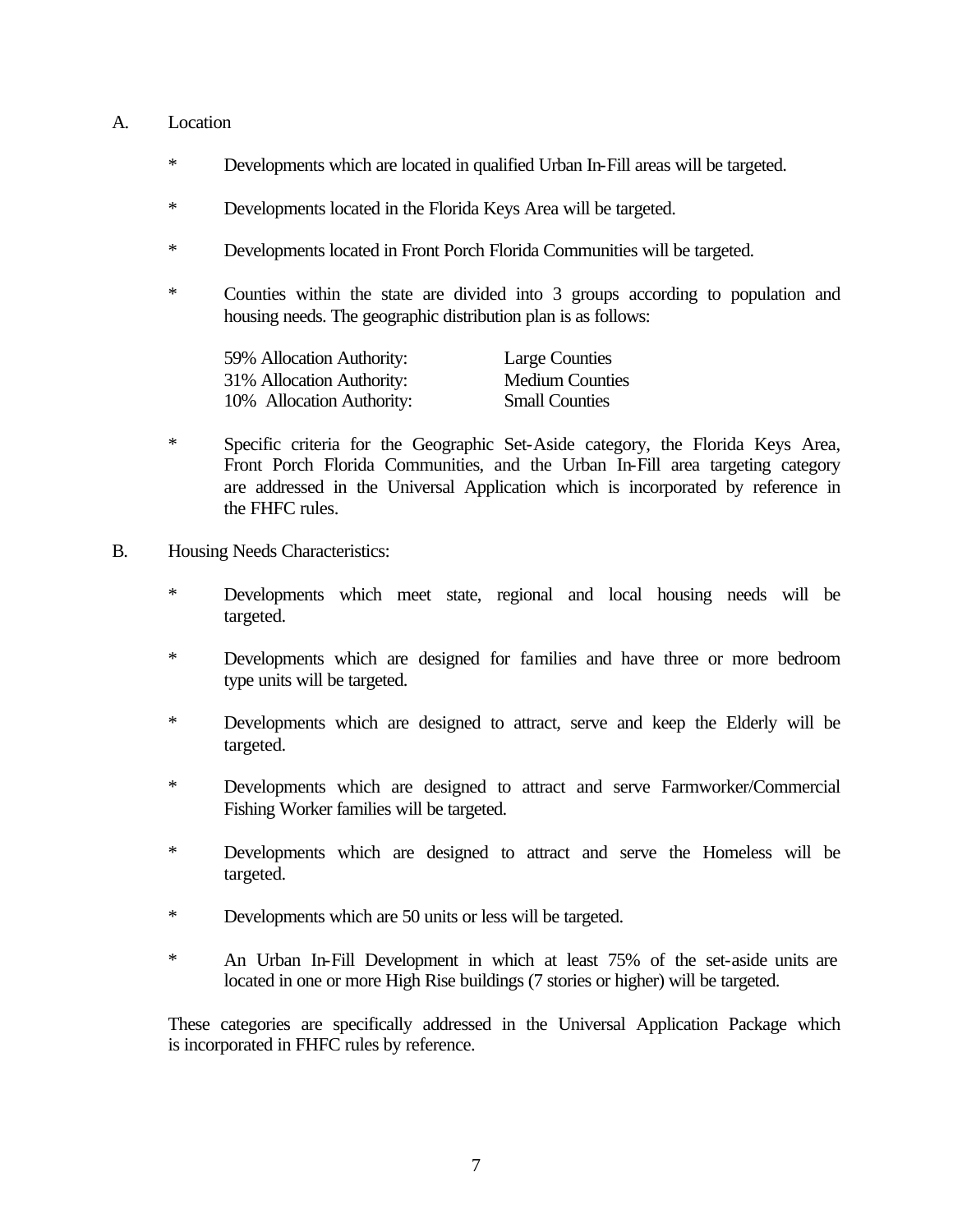- C. Development Characteristics:
	- \* Developments which offer the most efficiency in development and thereby the best and most efficient use of the housing credits will be targeted in the following categories:
		- Experience of Development Team
		- Development Funding, Feasibility and Economic Viability
		- Ability to Proceed
		- Construction Features and Amenities
		- **Leveraging**
		- Equity Realized from Sale of Credits
		- Energy Conservation
	- \* Developments which offer resident services and programs will be targeted.
	- \* Developments which address family housing will be targeted.
	- \* Developments which address Elderly housing will be targeted.
	- \* Developments which address housing for the Homeless will be targeted.

This criterion is specifically addressed in the Universal Application Package which is incorporated in FHFC rules by reference.

- D. Sponsor Characteristics:
	- \* Both Non-Profit and for-profit sponsors/developers may participate in the program without limitation, other than the Code requirement for a 10% Non-Profit goal.
	- \* Applications will be rejected if the Applicant, an Affiliate of the Applicant, or a partner of a limited investment partnership have existing Developments that fail to comply with Chapter 67-48, F.A.C., Section 42 of the Internal Revenue Code, the recorded Extended Use Agreement, or other FHFC programs.
	- \* If any Applicant, an Affiliate of an Applicant, or a partner of a limited investment partnership is determined by the FHFC to have engaged in fraudulent actions or to have deliberately misrepresented information within the current Application or in any previous Applications for financing or housing credits administered by the FHFC, the Applicant and any of Applicant's Affiliates will be ineligible to apply for any program administered by the FHFC for two years, which will begin from the date the Board approves the disqualification of the Applicant's Application.
	- \* Developments which are located in Urban In-Fill Areas, and Developments in the Front Porch Florida Community program, involving the use of existing housing as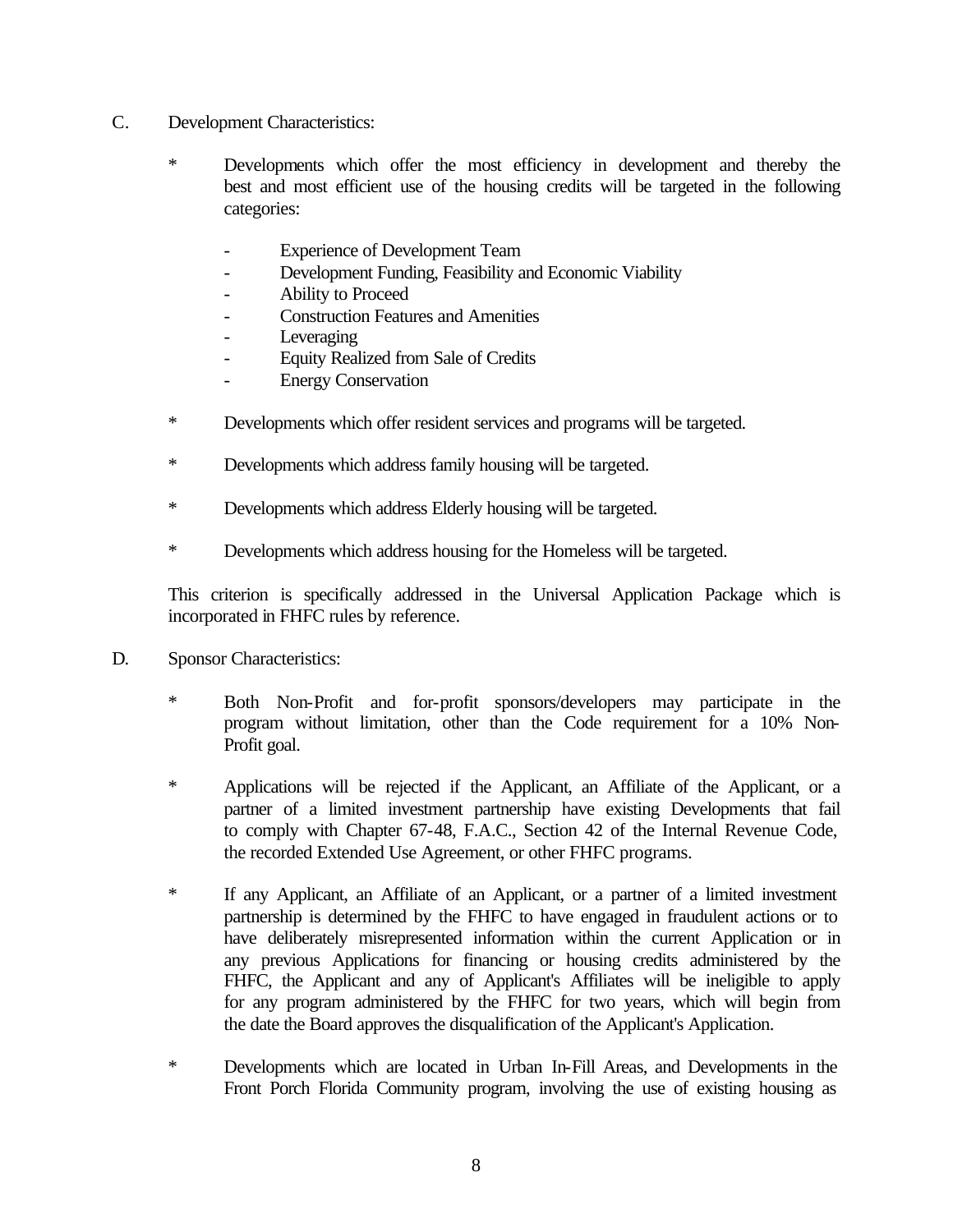part of a community revitalization plan, will be targeted.

These criteria are addressed in Universal Application Package which is incorporated in FHFC rules by reference.

- E. Tenant Populations With Special Housing Needs:
	- \* Developments which will serve large families will be targeted.
	- \* Developments which will serve the Elderly will be targeted.
	- \* Developments which will serve Farmworker/Commercial Fishing Worker will be targeted.
	- \* Developments which will serve the Homeless will be targeted.

These criteria are specifically addressed in the Universal Application Package which is incorporated in FHFC rules by reference.

- F. Tenant Populations of Individuals with Children:
	- \* Developments for large families with children are specifically targeted.

This criterion is specifically addressed in the Universal Application Package which is incorporated in FHFC rules by reference.

- G. Public Housing Waiting Lists:
	- \* Developments are required to actively seek persons on public housing waiting lists.

This criterion is specifically addressed in the Universal Application as a threshold requirement and is incorporated in FHFC rules by reference.

- H. Developments Intended for Eventual Resident Ownership:
	- \* Developments which provide specific programs for enabling residents to purchase a unit in the Development will be targeted.

This criterion is specifically addressed in the Universal Application Package which is incorporated in FHFC rules by reference.

### **II. Priorities**

A. Developments which serve either Elderly, Homeless, Large Family, Farmworker/ Commercial Fishing Worker, Developments financed with USDA RD 514 and/or RD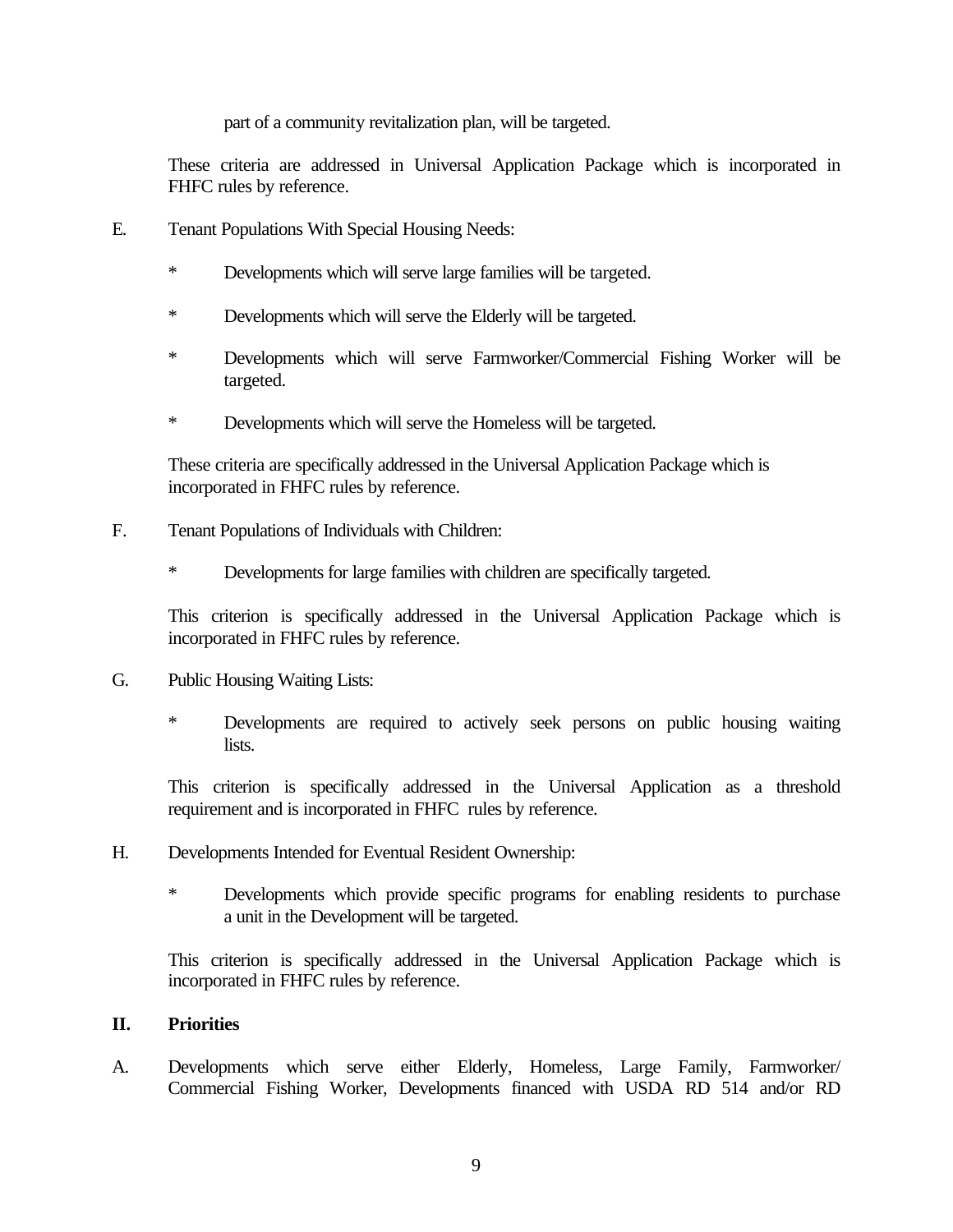516 that reserve 100% of their units for Farmworker/Commercial Fishing Worker households, Developments financed with USDA RD 515, Developments located in the Florida Keys Area or Developments which are located in an Urban In-Fill area, including those which meet the criteria to be classified as a Front Porch Florida Community Development, will be targeted.

- \* This criterion is addressed in the Universal Application Package which is incorporated in FHFC rules by reference and in Sections 1, 2, 3 and 7 above.
- B. Developments which will serve the lowest income families will be targeted.
	- \* This criterion is addressed in the Universal Application Package which is incorporated by reference in FHFC rules.
- C. Developments which will waive the option to convert the set-aside units to market after year 14 and extend the set-aside period beyond the required 30-year period will be targeted.
	- \* A commitment to waive the option to convert after year 14 and to set-aside units beyond the required 30-year period is awarded points on a pro-rata basis. The minimum additional set-aside period is 1 year and the maximum additional set-aside period is 20 years for a maximum total length of 50 years.

This criterion is addressed in the Universal Application Package and is incorporated by reference in FHFC rules.

- D. Developments located in qualified census tracts, the development of which contributes to a concerted community revitalization plan will be targeted.
	- \* This criterion is addressed in the Universal Application Package which is incorporated by reference in FHFC rules.
- E. Developments which require the least amount of housing credits to produce an affordable unit will be targeted.
	- \* This criterion is specifically addressed Universal Application Package Instructions which is incorporated by reference in FHFC rules.
- F. The FHFC will initially allocate not less than 12% (as described in Section 6 of this QAP) of the state's Allocation Authority to Developments involving qualified, Non-Profit Applicants, provided they are Non-Profits organized under Chapter 617, Florida Statutes or similar state statute if incorporated outside Florida, and as set forth in Section 42(h)(5) of the Internal Revenue Code, as amended, and Rule Chapter 67-48, Florida Administrative Code.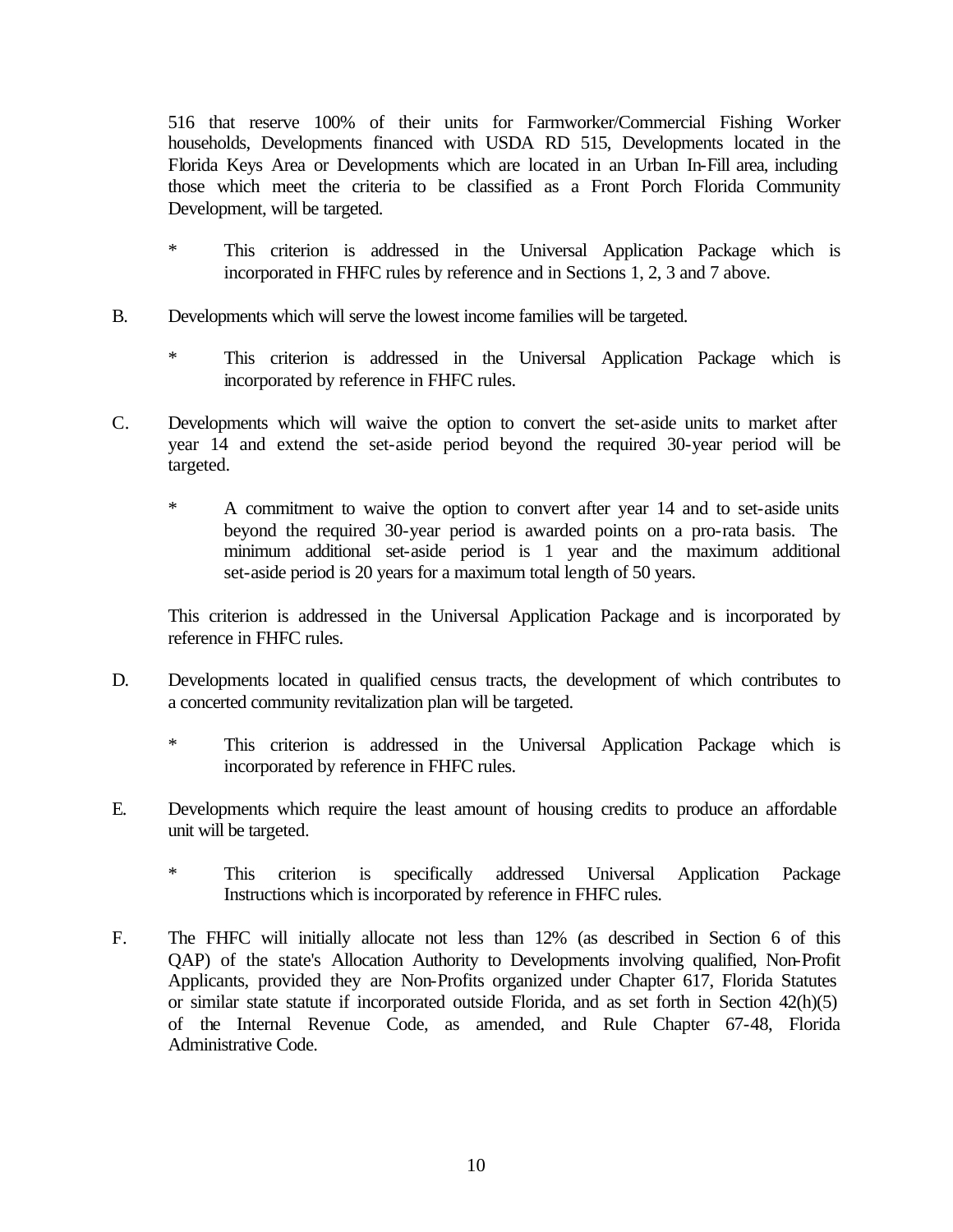- G. The order of funding is: Florida Keys Area Developments, Developments selected for SAIL tentative funding within a SAIL Special Set-Aside (Homeless, Farmworker/Commercial Fishing Worker, Elderly), Front Porch Florida Community Developments, RD Developments, a Farmworker/Commercial Fishing Worker Development, two Urban In-Fill Developments, Urban In-Fill new construction High Rise Development, three Elderly Developments, meeting the 12% Non-Profit goal, Medium County Geographic Set-Aside Developments, Small County Geographic Set-Aside Developments, and then, Large County Geographic Developments. The goal of allocating housing credits to a Farmworker/Commercial Fishing Worker Development, two Urban In-Fill Developments, an Urban In-Fill new construction High Rise Development, three Elderly Developments, and 12% of the Allocation Authority to Non-Profit Applicants can be met or partially met when allocating credits to Applications within the SAIL Homeless Special Set-Aside, SAIL Farmworker/Commercial Fishing Worker Special Set-Aside, SAIL Elderly Special Set-Aside, HC RD Special Set-Aside, or HC Front Porch Florida Community Special Set-Aside.
- H. Provided they are consistent with the QAP, the decisions of the Board of Directors of FHFC regarding Binding Commitments or the allocation of housing credits are solely within the discretion of the Board and shall be considered final.

### **III. Application of the Plan to Bond Financed and Non-cycle Developments**

- A. Bond Financed Developments:
	- \* Developments financed with tax-exempt bonds are required to meet FHFC minimum housing credit guidelines to qualify and be eligible for a housing credit analysis. If 50% or more of a Development's financing is from tax-exempt bonds, the housing credits are issued at the federal level rather than as part of the State's allocation authority and these Developments are not subject to the FHFC ranking and scoring process as set forth in sections I and II above; however, they must meet the minimum threshold criteria, as follows:

Developments that received tax-exempt bonds issued by the Florida Housing Finance Corporation prior to January 1, 2000 will be deemed to have met the minimum threshold criteria upon FHFC receipt and acceptance of the Universal Application. Applicants must complete the Universal Application in accordance with the Universal Application Package Instructions.

Developments that received tax-exempt bonds issued by the Florida Housing Finance Corporation after December 31, 1999 will be deemed to have met the minimum threshold criteria by successfully completing a request for housing credits in their bond Application.

All other bond-financed Developments must meet minimum threshold requirements, and must submit a complete Universal Application by the date specified in Chapter 67-48, Florida Administrative Code and achieve an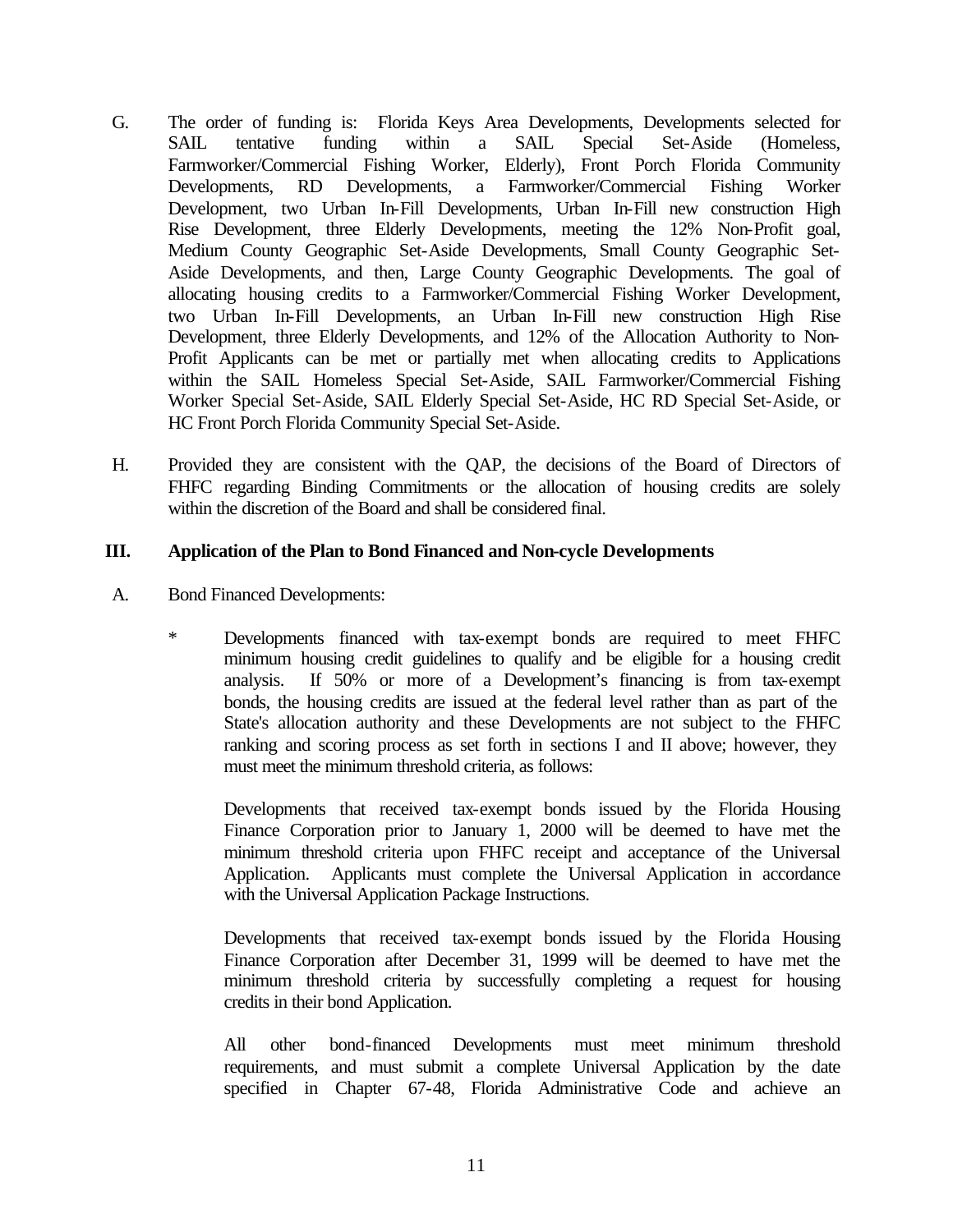Application score of at least 50 points.

These bond-financed Developments are subject to all other provisions of Chapter 67-48, Florida Administrative Code, including, but not limited to, the compliance monitoring requirements set forth in section IV of this plan below.

- B. Non-cycle Developments:
	- \* If time constraints preclude the conduct of an additional open credit allocation cycle and housing credit authority remains available to FHFC after the allocation of credits to all Developments which (i) apply in an open credit allocation cycle, (ii) meet the minimum threshold requirements, and (iii) are evaluated in accordance with the criteria set forth in I and II above, FHFC may allocate credit to any Development which meets the minimum threshold requirements stated in the QAP.

### **IV. Compliance**

- A. All Housing Credit Developments will be monitored by FHFC or its appointee. Detailed compliance requirements are set forth in the program rules of 67-48, Florida Administrative Code, and in 26 CFR Parts 1 and 602.
	- \* FHFC, or its legal representative, shall conduct on-site Development inspections periodically.
	- \* FHFC will monitor USDA-RD (formerly FmHA) Developments in conjunction with USDA-RD (formerly FmHA) headquarters.
	- \* FHFC, or its legal representative, may conduct additional on-site Development inspections at any time during the compliance period without prior notice to the affected housing credit recipient(s).
- B. All Housing Credit recipients shall submit a certified Annual Report to include the number of set-aside units and the rents assessed for these units. Occupancy reports must be submitted and shall include an accounting of the set-aside units. Ten percent of the income certifications and recertifications completed since the last report must be attached.
	- \* All Housing Credit recipients shall maintain as part of the official Development records, income certification and verification information of the low, very-low income residents.
- C. FHFC shall have access to all official Development records at any reasonable time.
	- \* All official resident records or complete copies of all official resident records must be maintained within 50 miles of the Development.